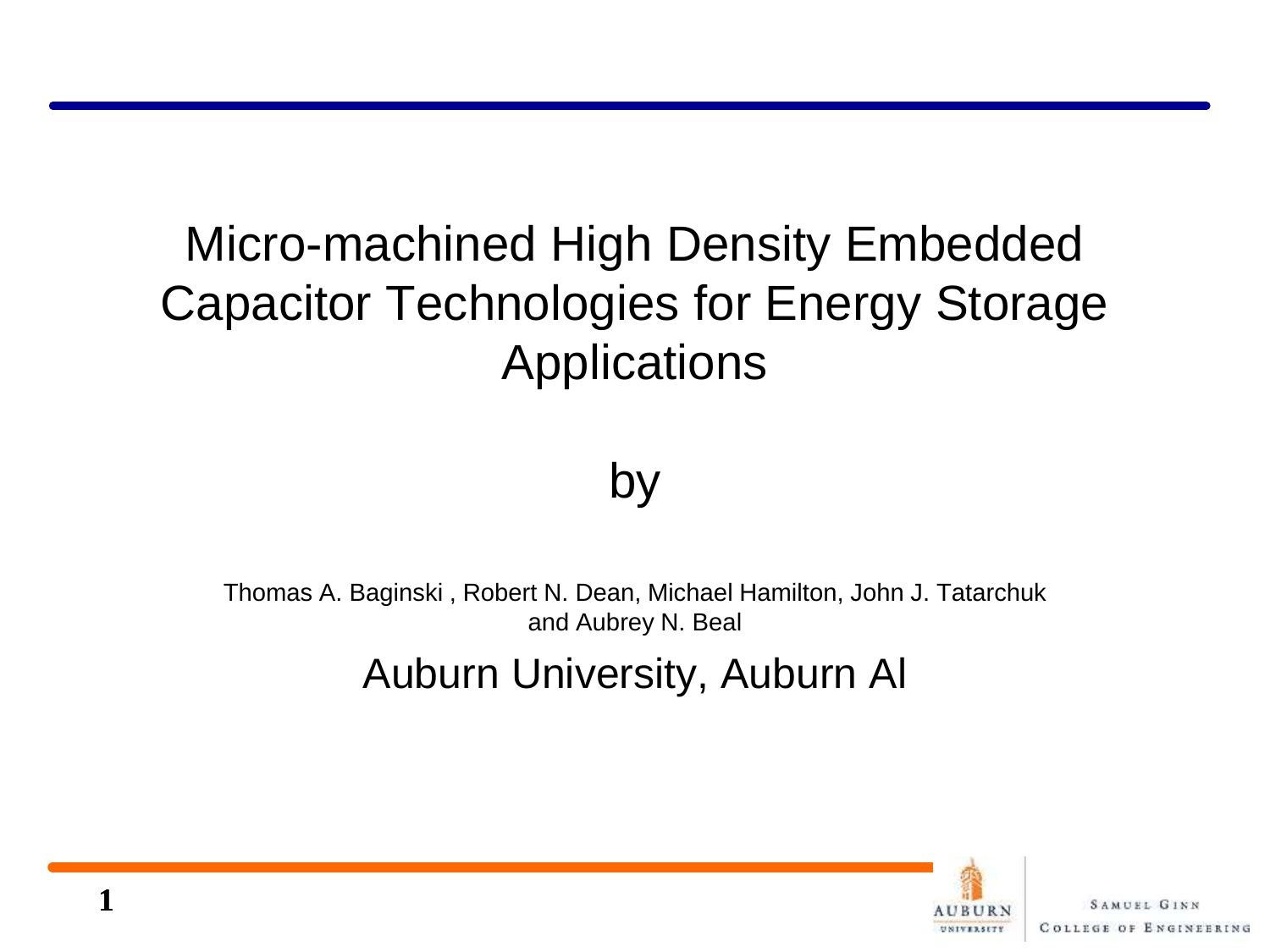## MEMS Super Capacitors: Application

- Substrate embeddable to provide current to circuits during power anomaly (i.e. Interposer)
- Requires low inductance path for rapid current discharge
- Requires etched cavities to increase surface area of capacitor

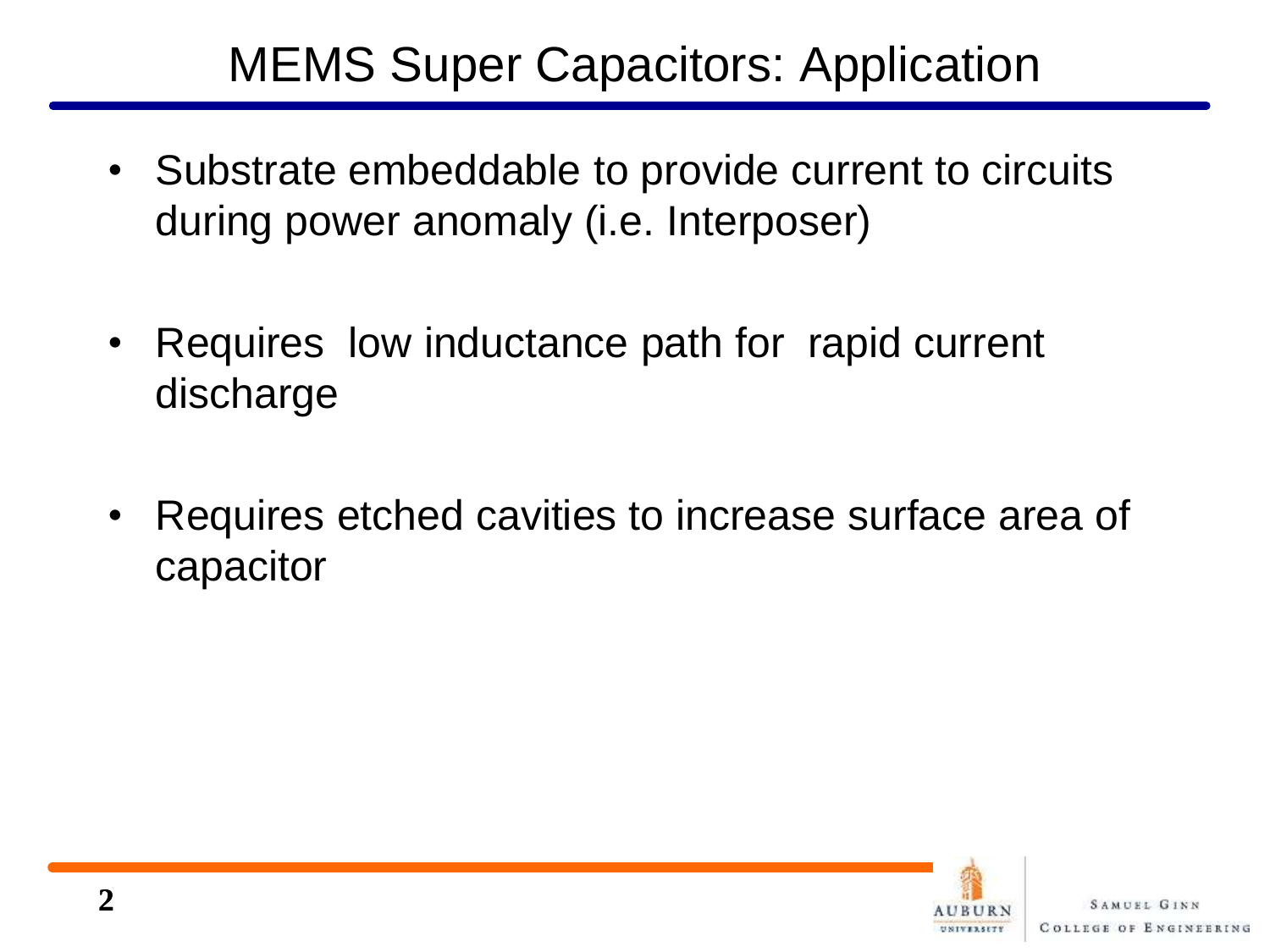#### Interposer Provides Power Source Directly to Chips



UNIVERSITY

**COLLEGE OF ENGINEERING**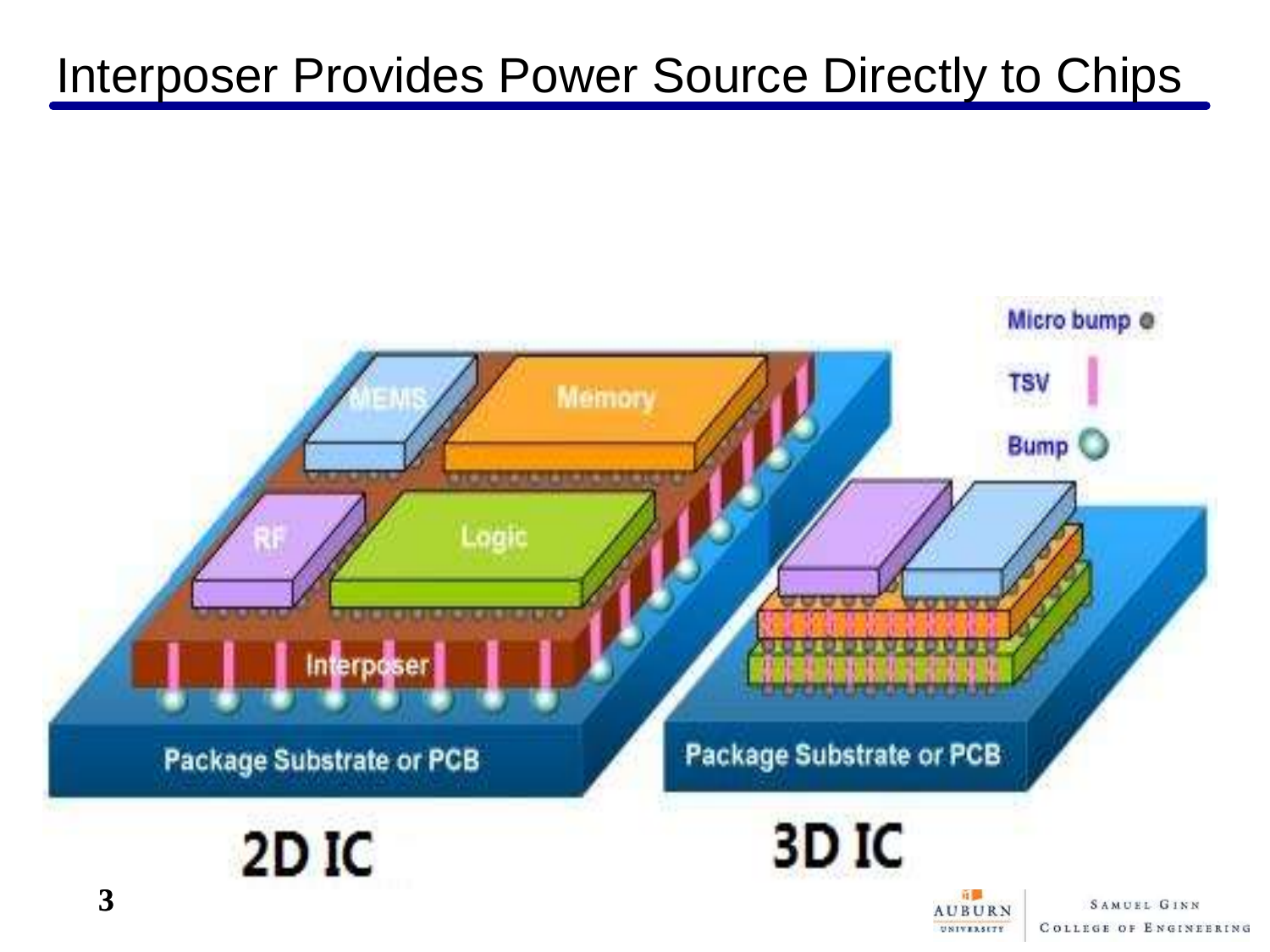## Approach and Concepts

- **Fabricate Planar Structure with SiO<sub>2</sub>** (relative permittivity  $\sim$ 3.8)
- Fabricate Planar Structure with Atomic Level Deposition (ALD) HfO<sub>2</sub> (large relative permittivity  $\sim$  25) from multiple vendors
- Fabricate Planar Structure with ALD HfO<sub>2</sub> and DRIE etched features
- Characterize Discharge Characteristics
- **Summary**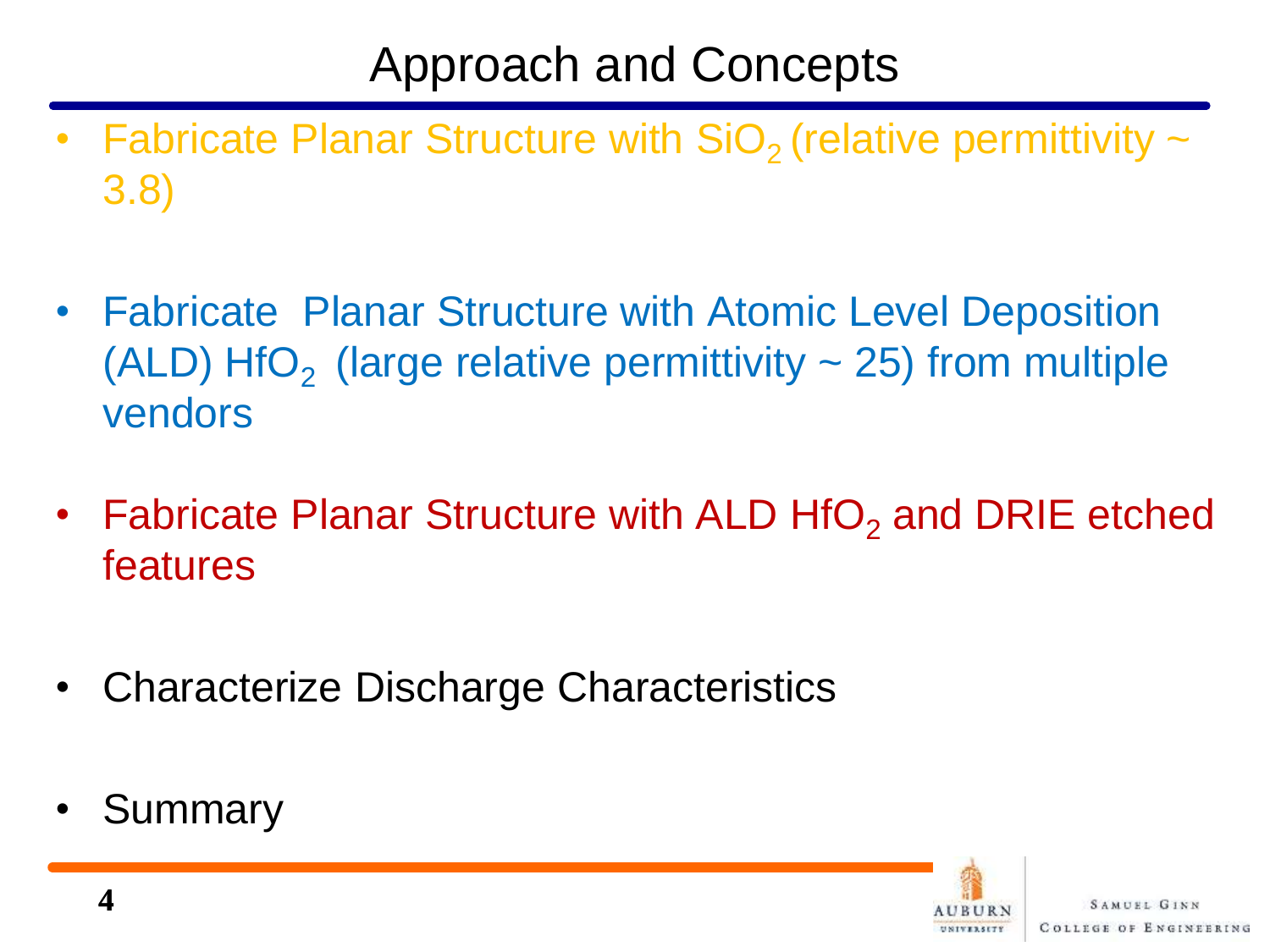## MEMS Super Capacitors: Fabrication

- n-type <100> silicon wafers
- Oxidized in steam/dry  $O_2 \text{ } @$  1050° C for 1- 4 hours 0.15 $\mu$ m <  $t_{ox}$  < 0.8 $\mu$ m
- Top side selectively DRIE etched (increase surface area) and selectively doped
- Atomic Level Deposition performed
- Metalized with 100nm Ti /0.4µm of Cu

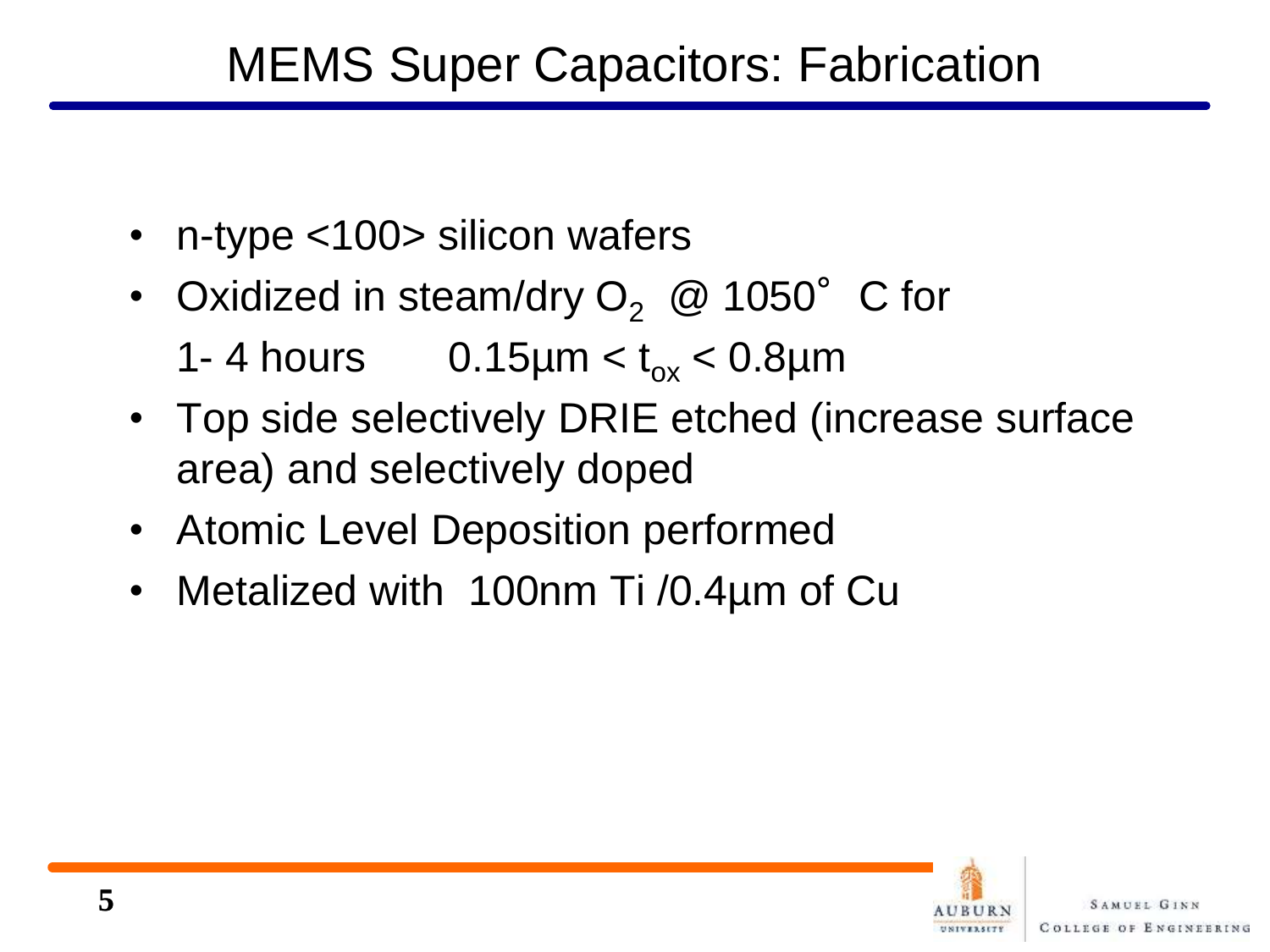#### Basic Atomic Level Deposition Process



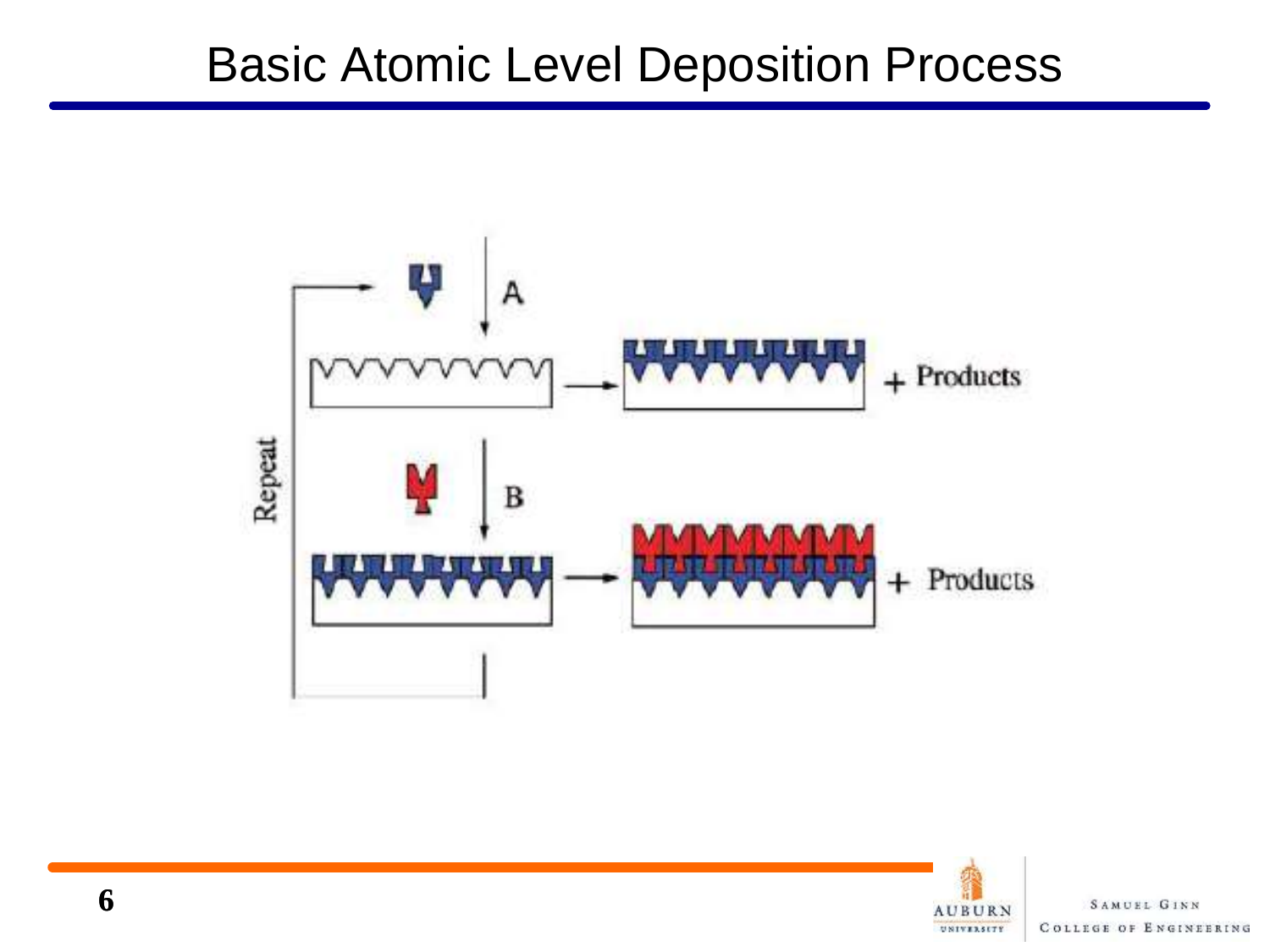## Interposer Capacitor 100 mm Silicon Test Wafers

Thermal  $SiO<sub>2</sub>$  ALD HfO<sub>2</sub>

**All Samples Initially Charged to 2V and then Discharged**

GIT



**AUBURN** UNIVERSITY

**SAMUEL GINN COLLEGE OF ENGINEERING** 

ALD  $HfO<sub>2</sub>$ 

Cam. Nano.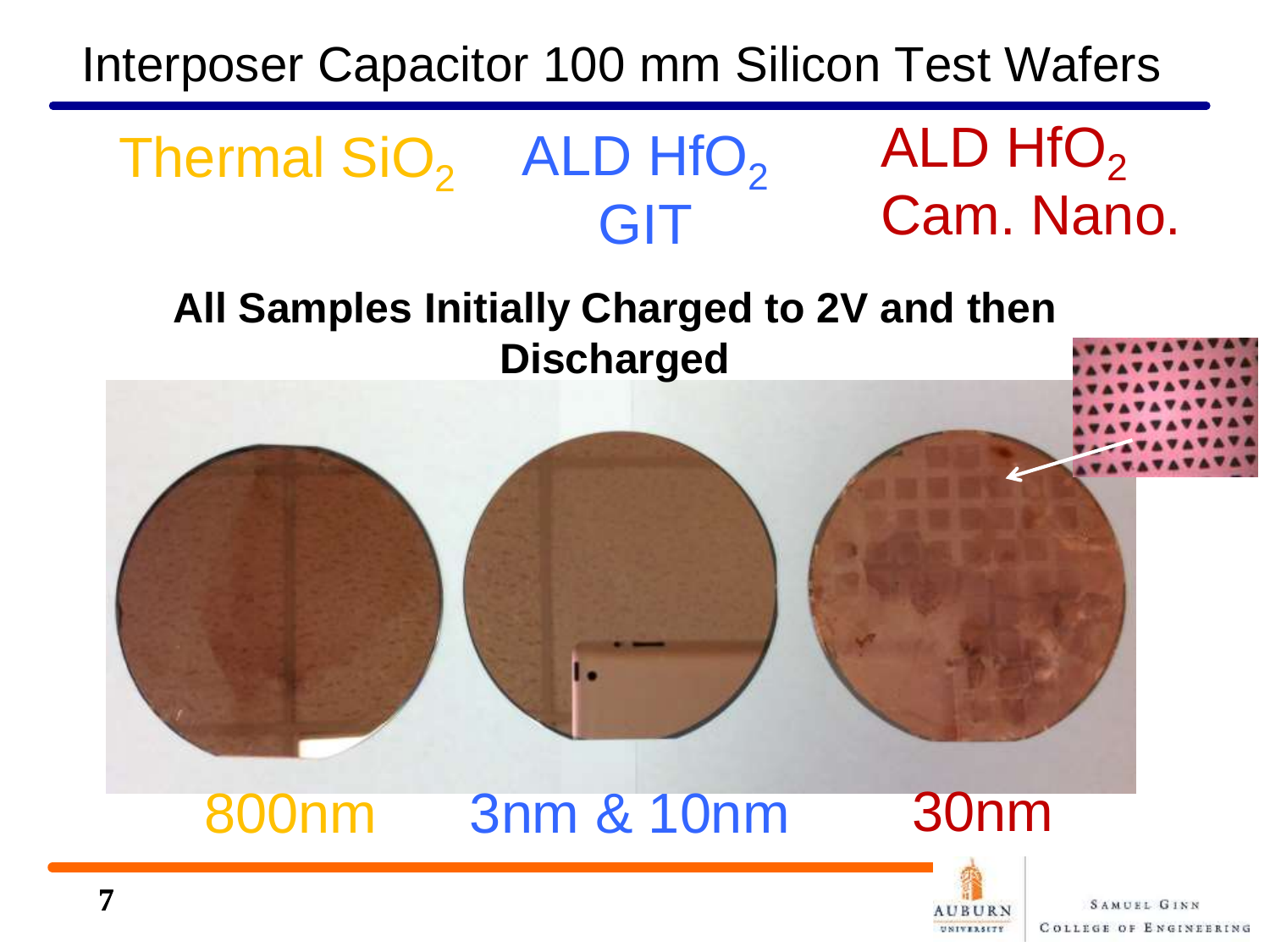## MEMS Super Capacitors: Micromachining Pattern





#### Layout of Wafer Layout of Individual Chip

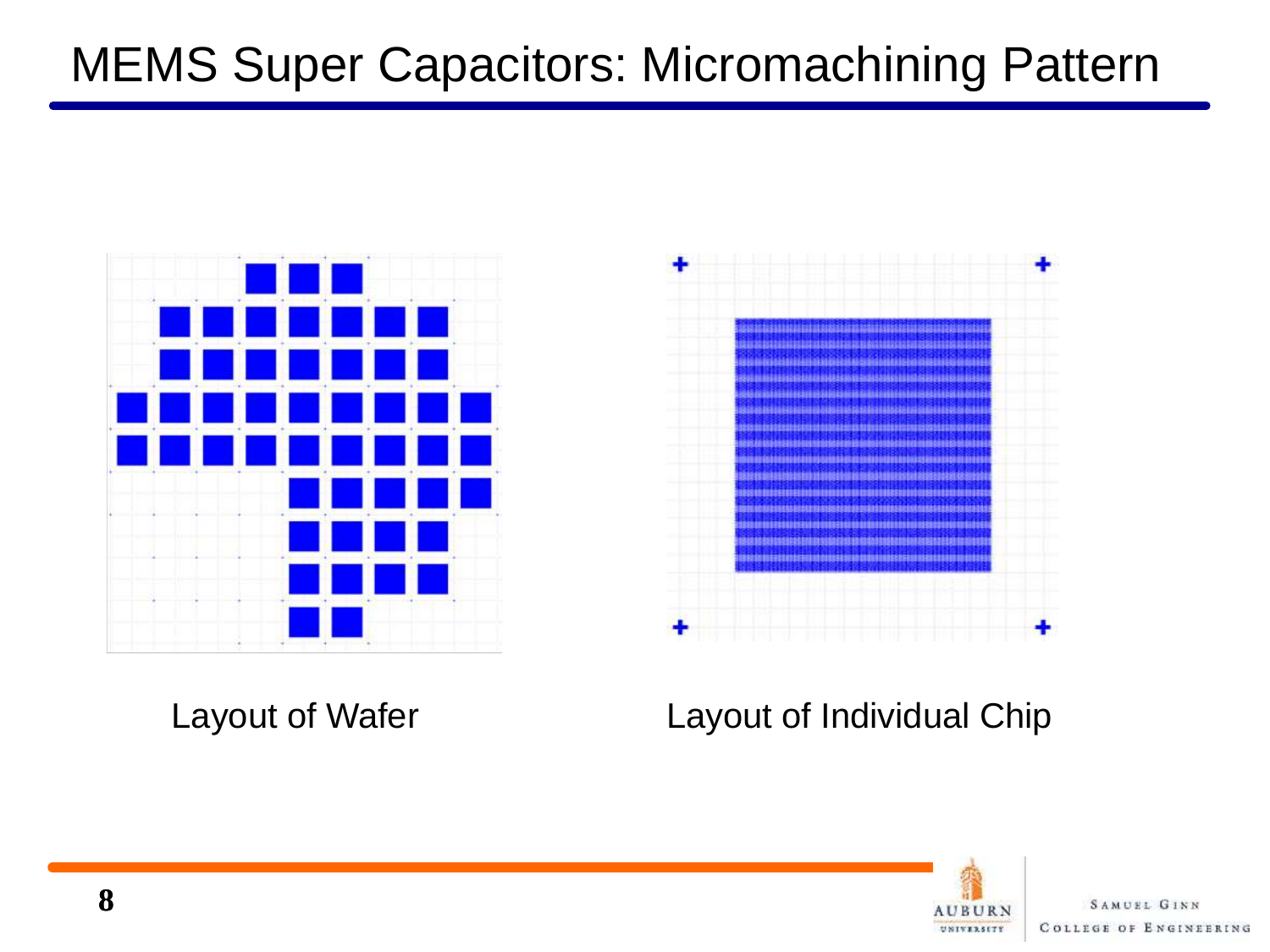



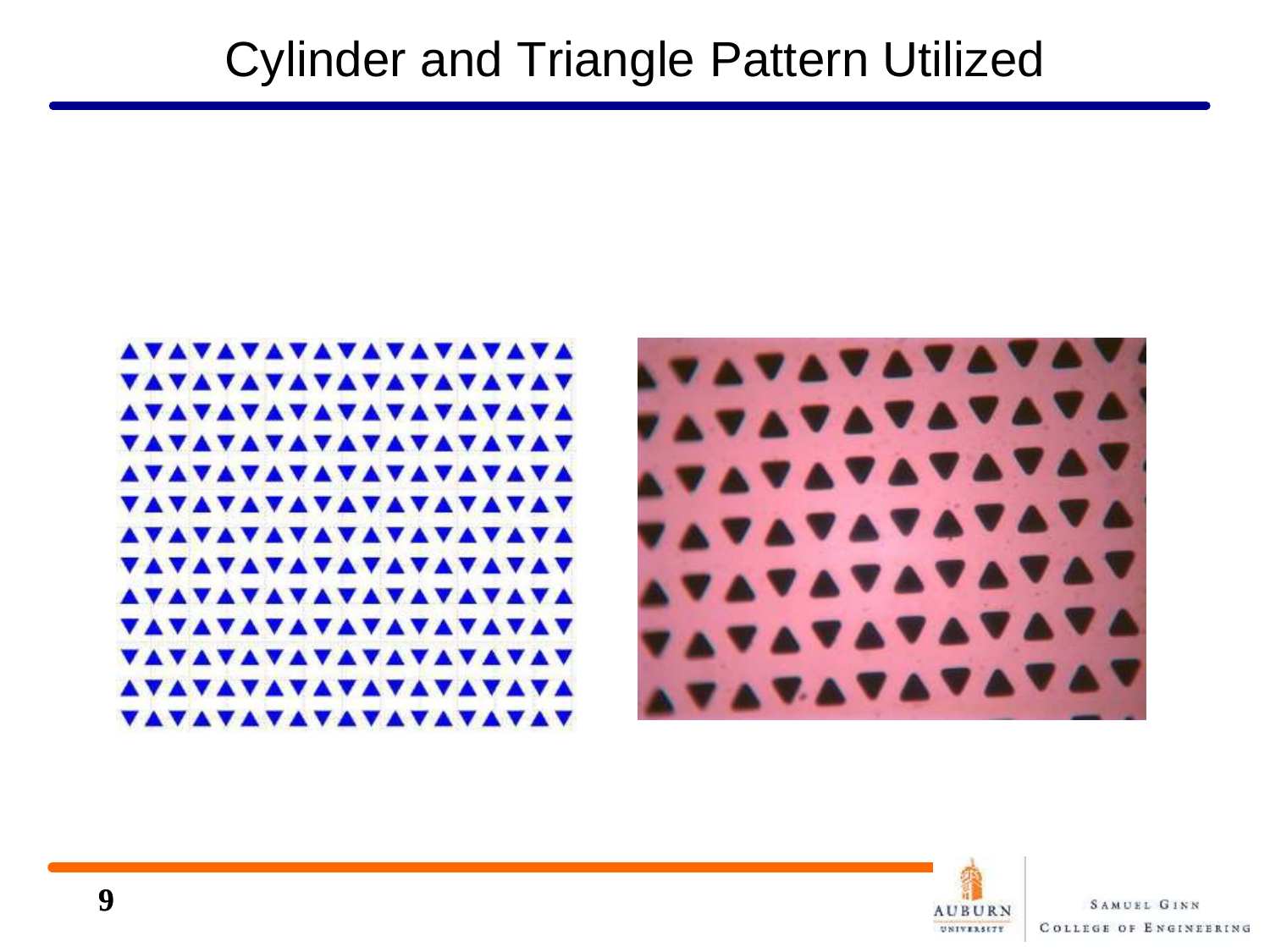## SEM & Photo Micrographs of DRIE Etched Features







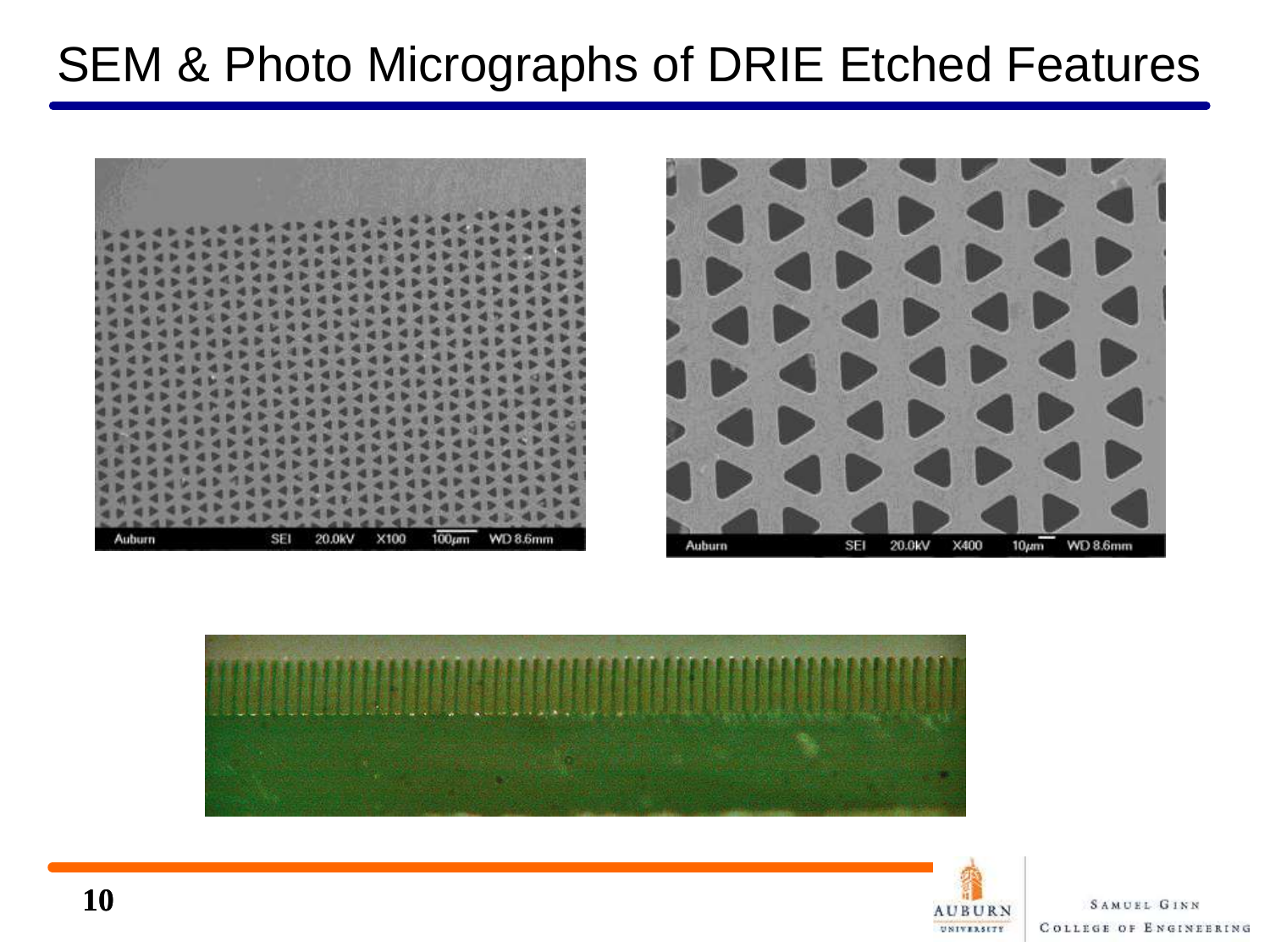#### Thermal  $SiO<sub>2</sub>$  E-beam TiCu



Time

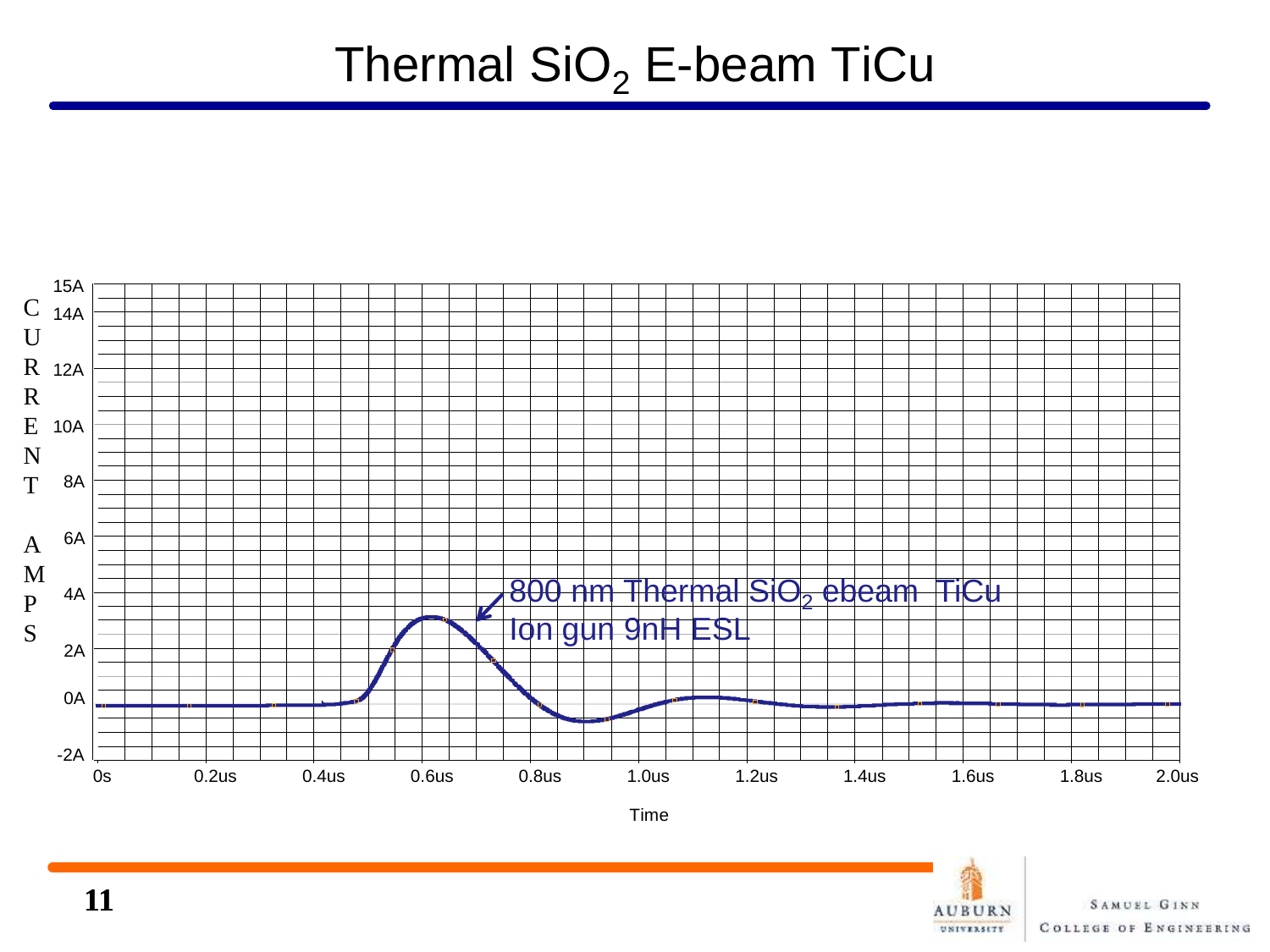## ALD  $HfO<sub>2</sub>$  GIT E-beam TiCu



Time

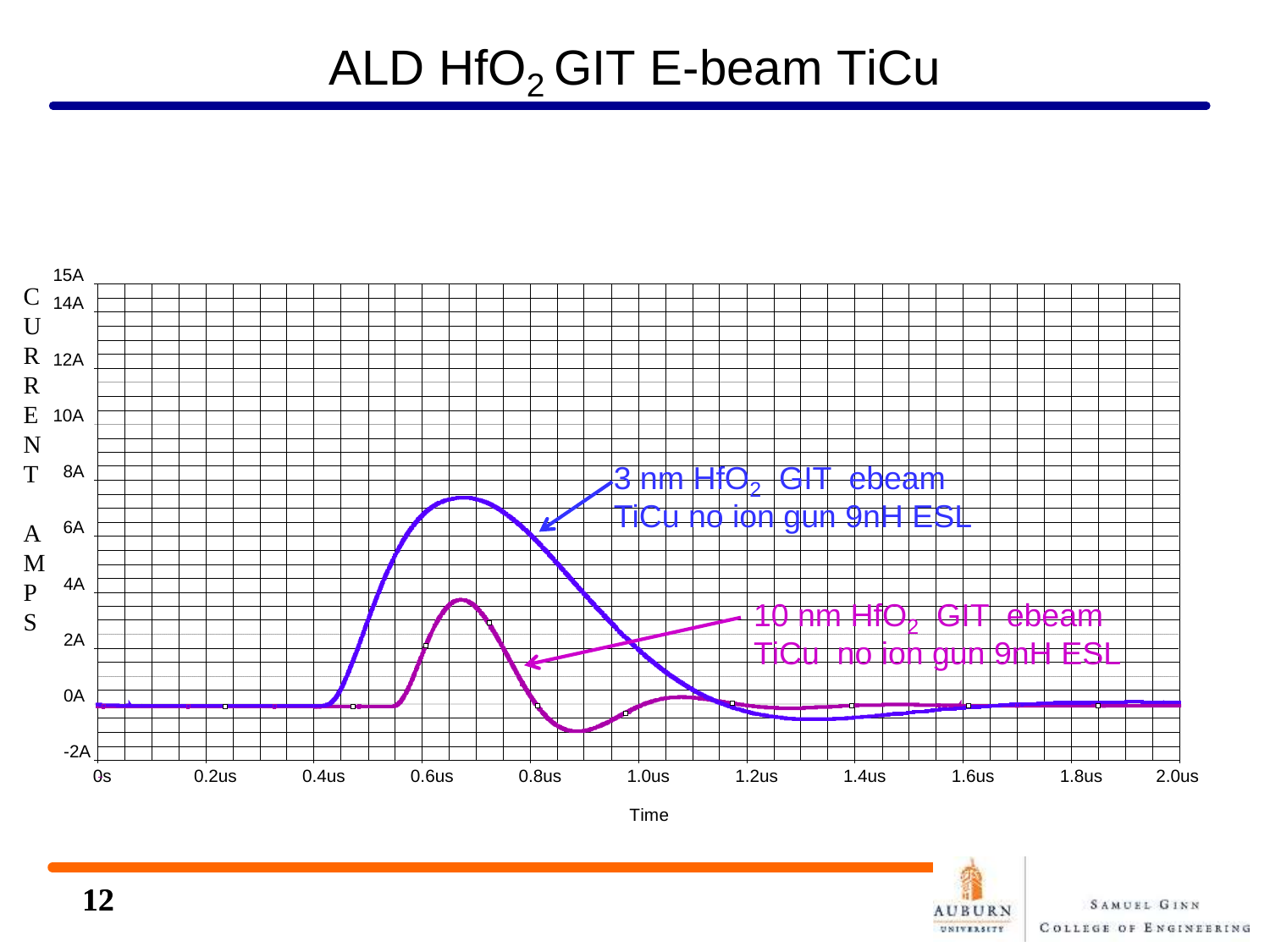#### ALD  $HfO<sub>2</sub>$  Cam. Nano. E-beam TiCu



Time

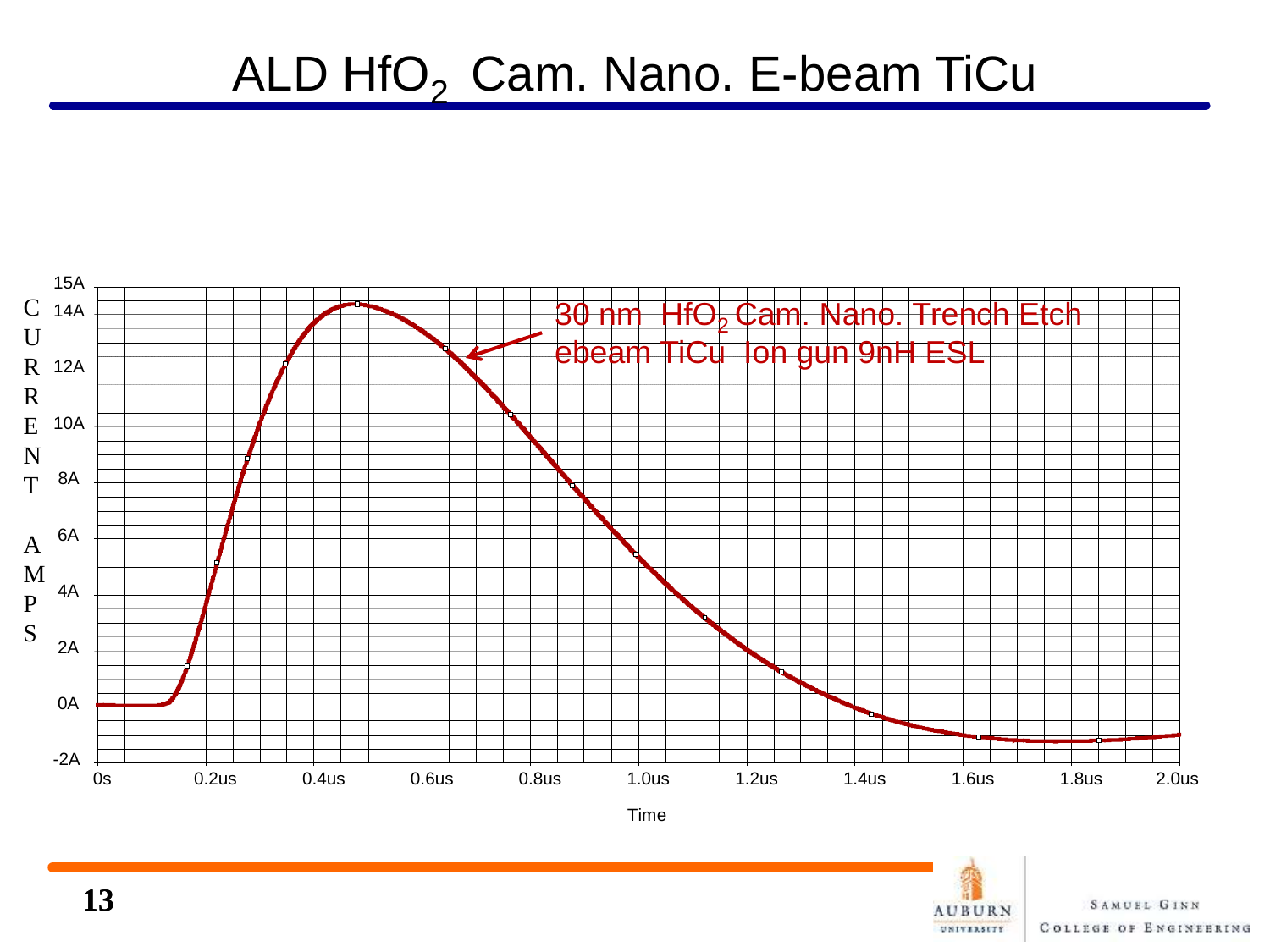## **Composite**



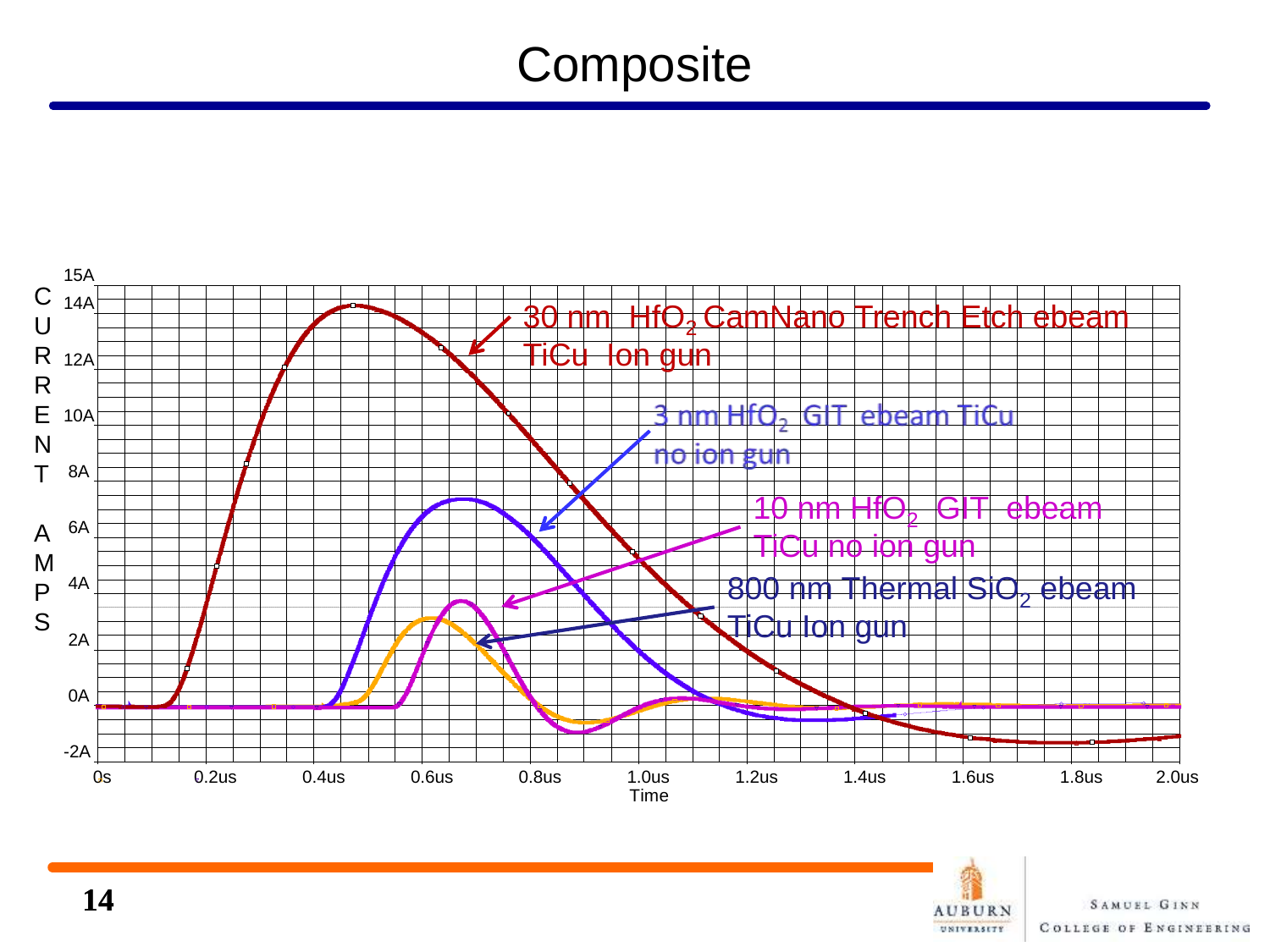## Half Wafer  $HfO<sub>2</sub>$  Capacitor

#### Sample Charged to 12.5V and then Discharged



 $C = (\epsilon_R \epsilon_o Area)/t_o$  $C \sim 30,000nF$ 

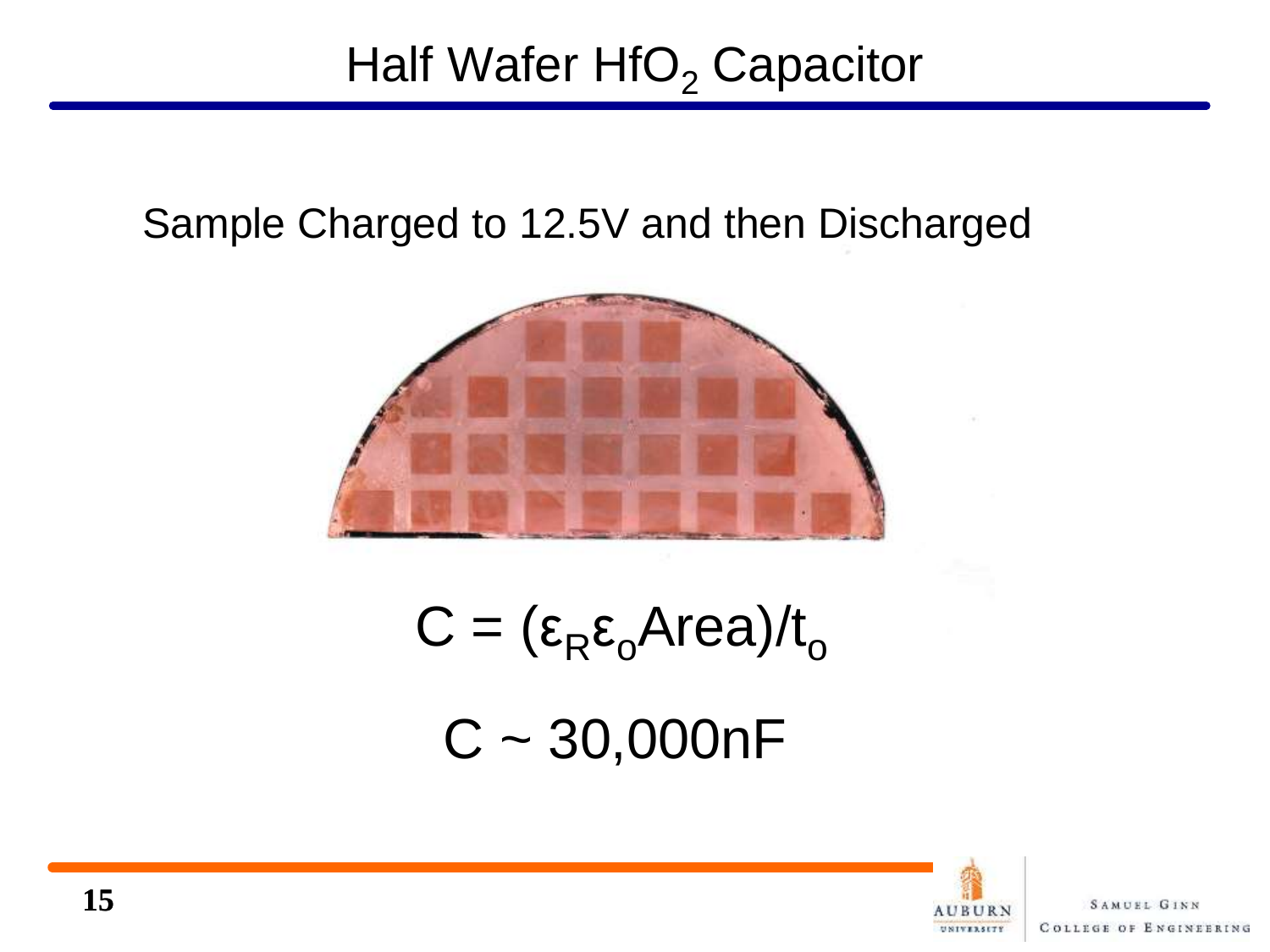## Test Circuit for Half Wafer  $HfO<sub>2</sub>$  Capacitor: 9nH ESL



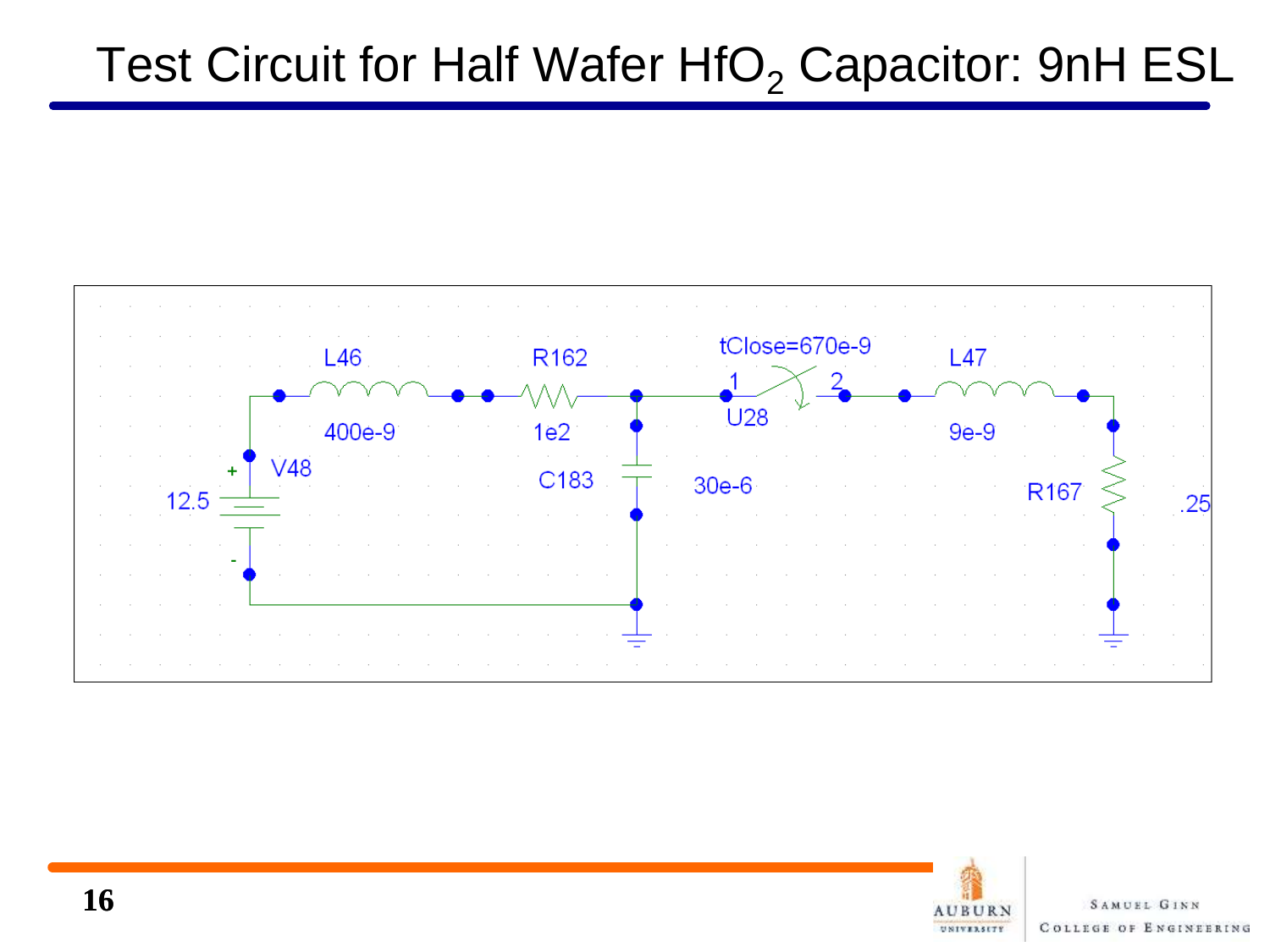## Ringdown in Time Domain

• 30nm thick hafnium oxide 30,000nF 12.5V discharge with an ESL = 9nH ESR =  $0.25Ω$ 



**SAMUEL GINN** 

**COLLEGE OF ENGINEERING** 

**AUBURN** UNIVERSITY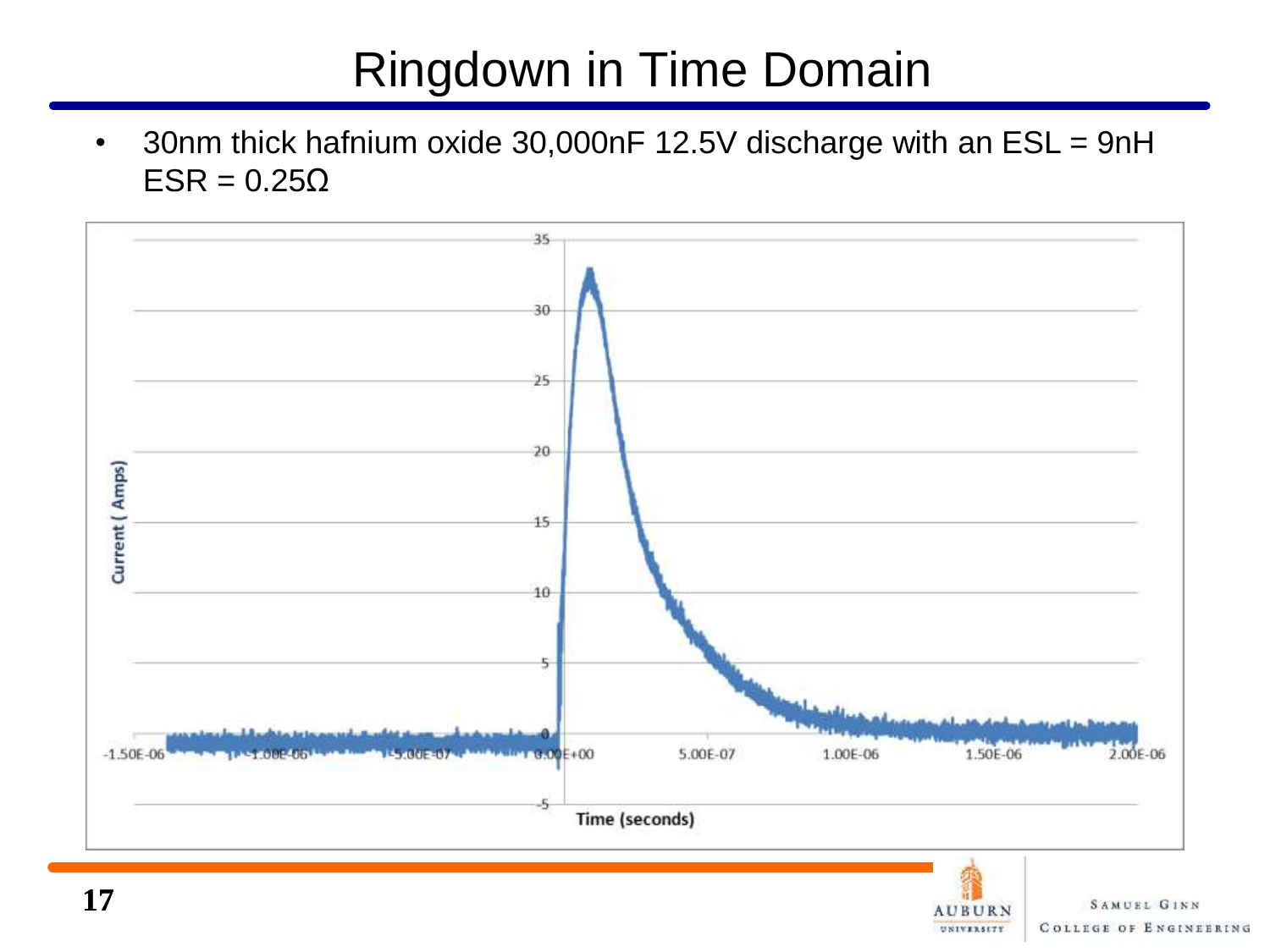# FFT of Ringdown

• 30nm thick hafnium oxide 30,000nF 12.5V discharge with an ESL = 9nH  $ESR = 0.25\Omega$ 



**AUBURN** UNIVERSITY

**COLLEGE OF ENGINEERING**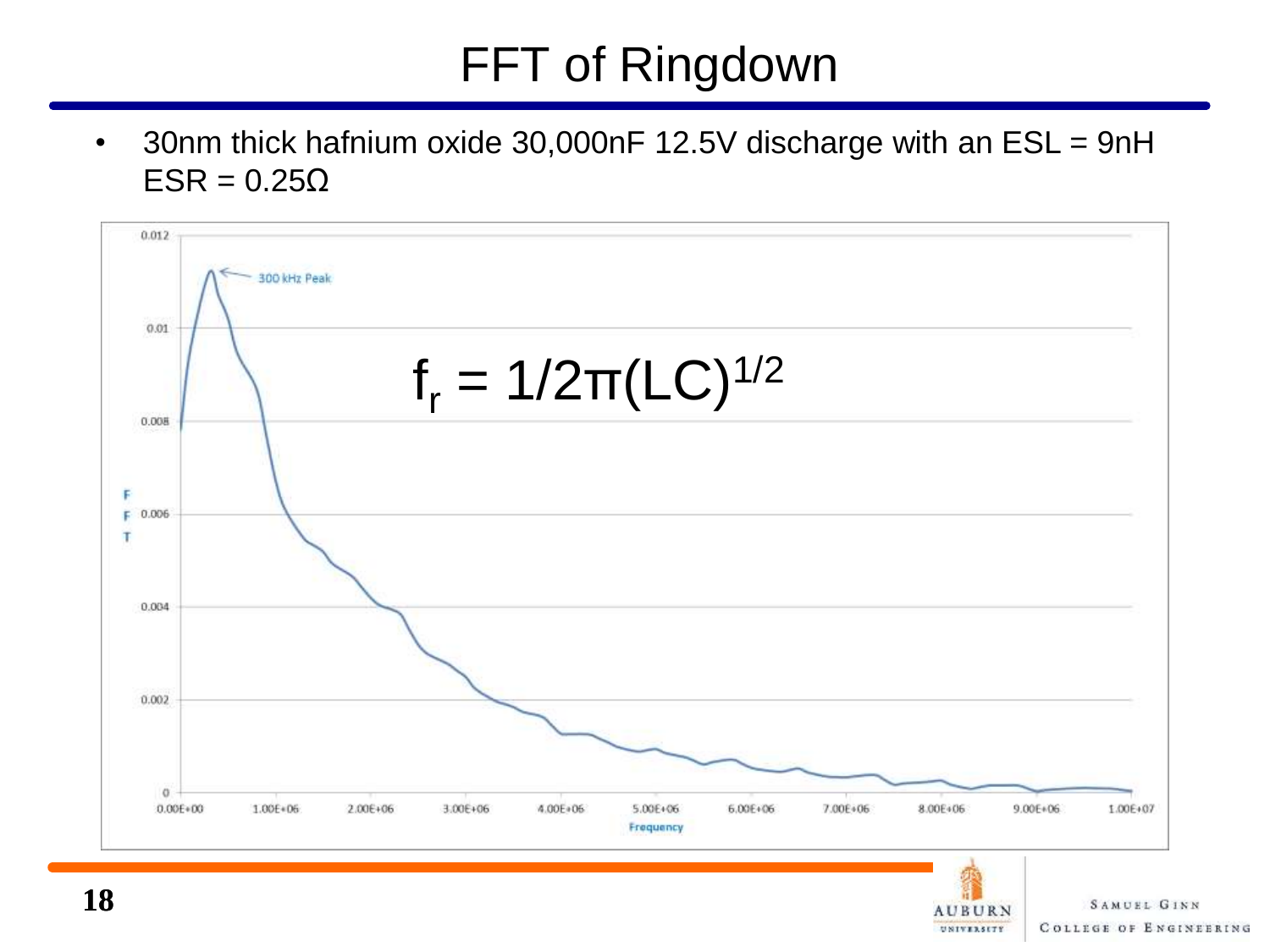## MEMS Super Capacitors: SPICE Modeling

- High speed ringdown tests for a variety of configurations performed to determine capacitor performance under rapid discharge conditions
- Empirical data compared graphically to theoretical voltage discharge profiles
- Current discharge calculated from C(dV/dt)
- Results plotted and compared

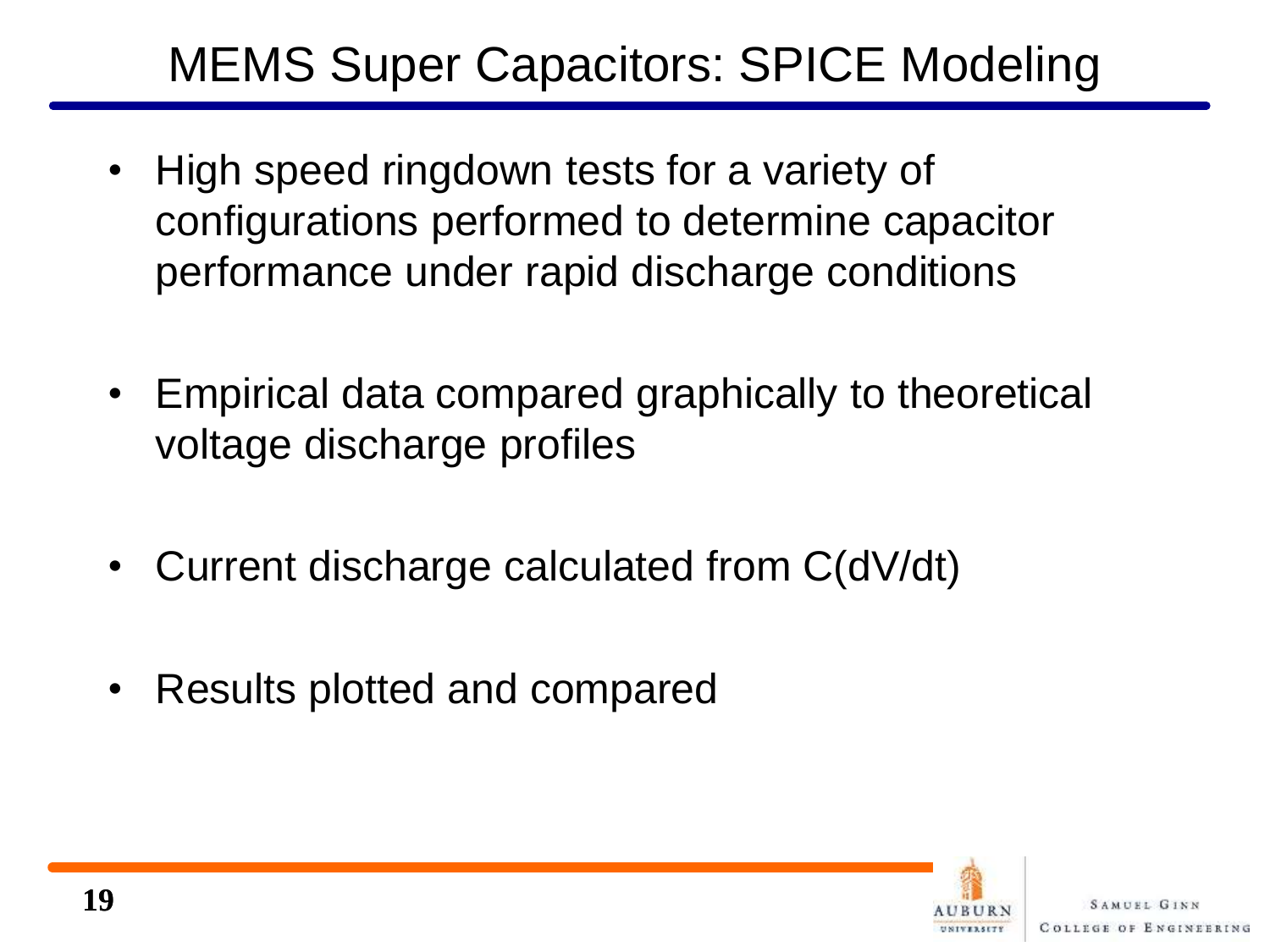## MEMS Super Capacitors: Photos



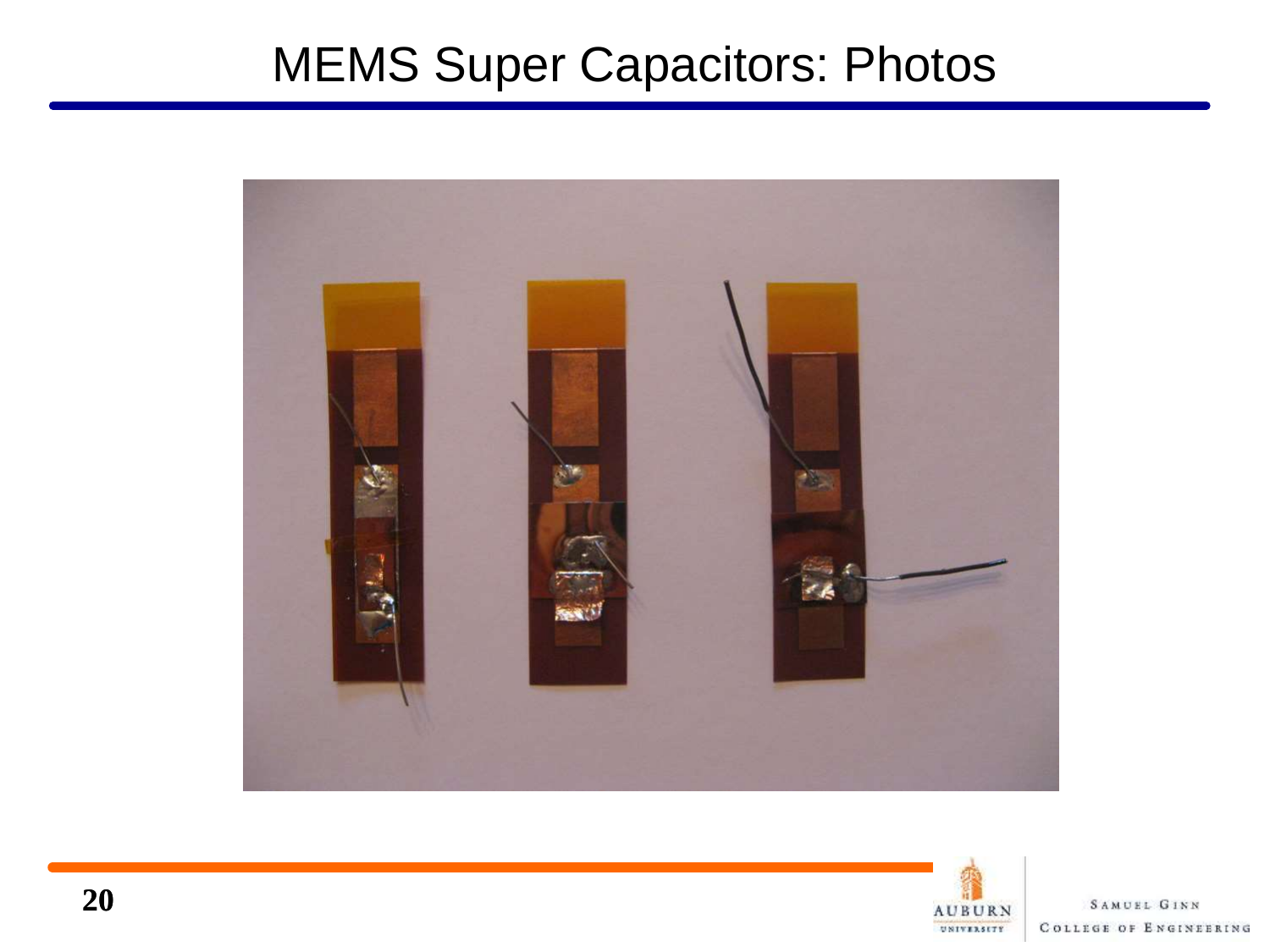## PSPICE Model

• 30nm thick hafnium oxide capacitor  $C = 734$ nF, 19.5V discharge voltage with an  $ESL = 25pH$   $ESR =$ 14mΩ



UNIVERSITY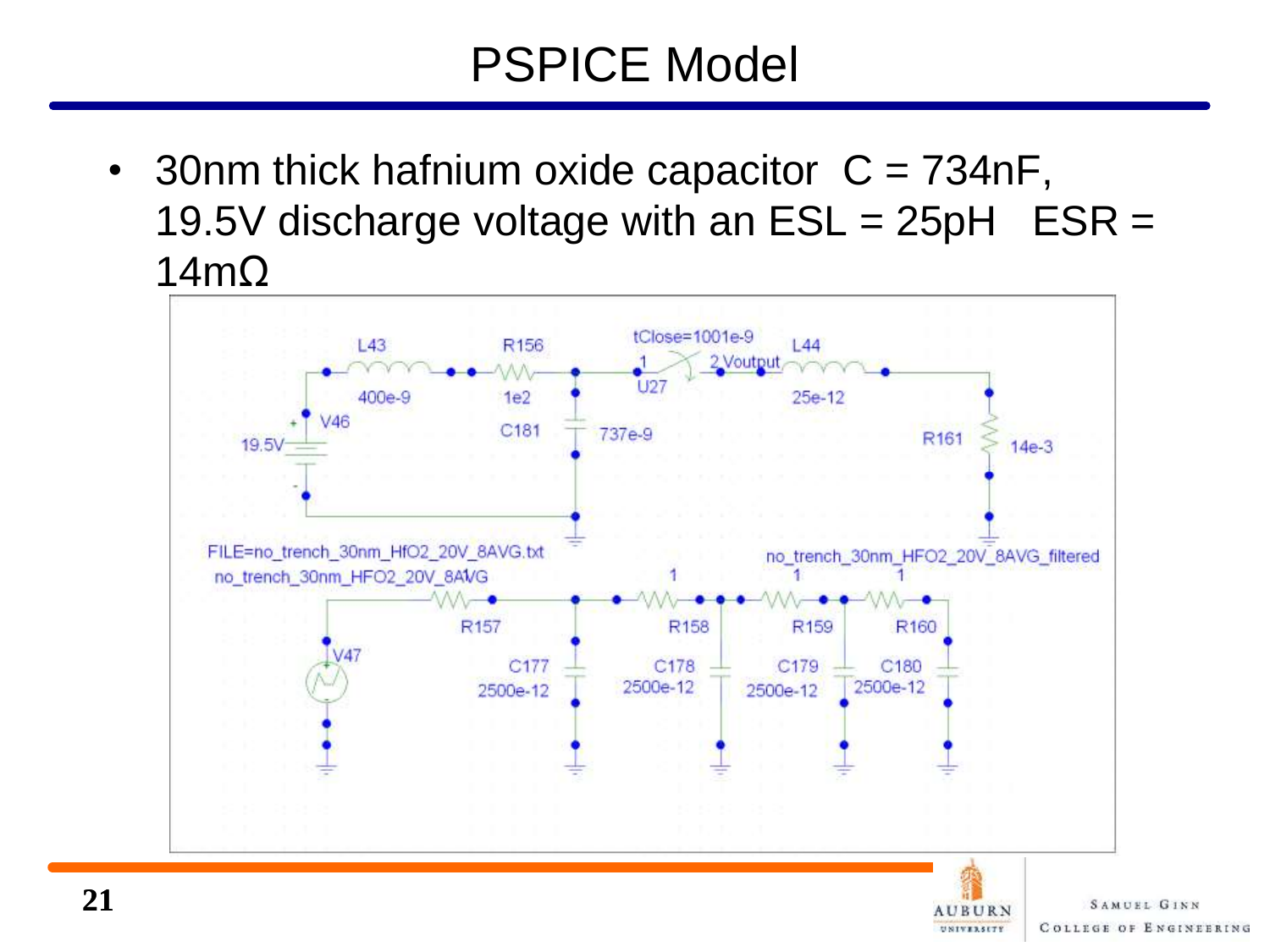## Ringdown in Time Domain

• 30nm thick hafnium oxide capacitor  $C = 734$ nF, 19.5V discharge voltage with an  $ESL = 25pH$   $ESR =$ 14mΩ